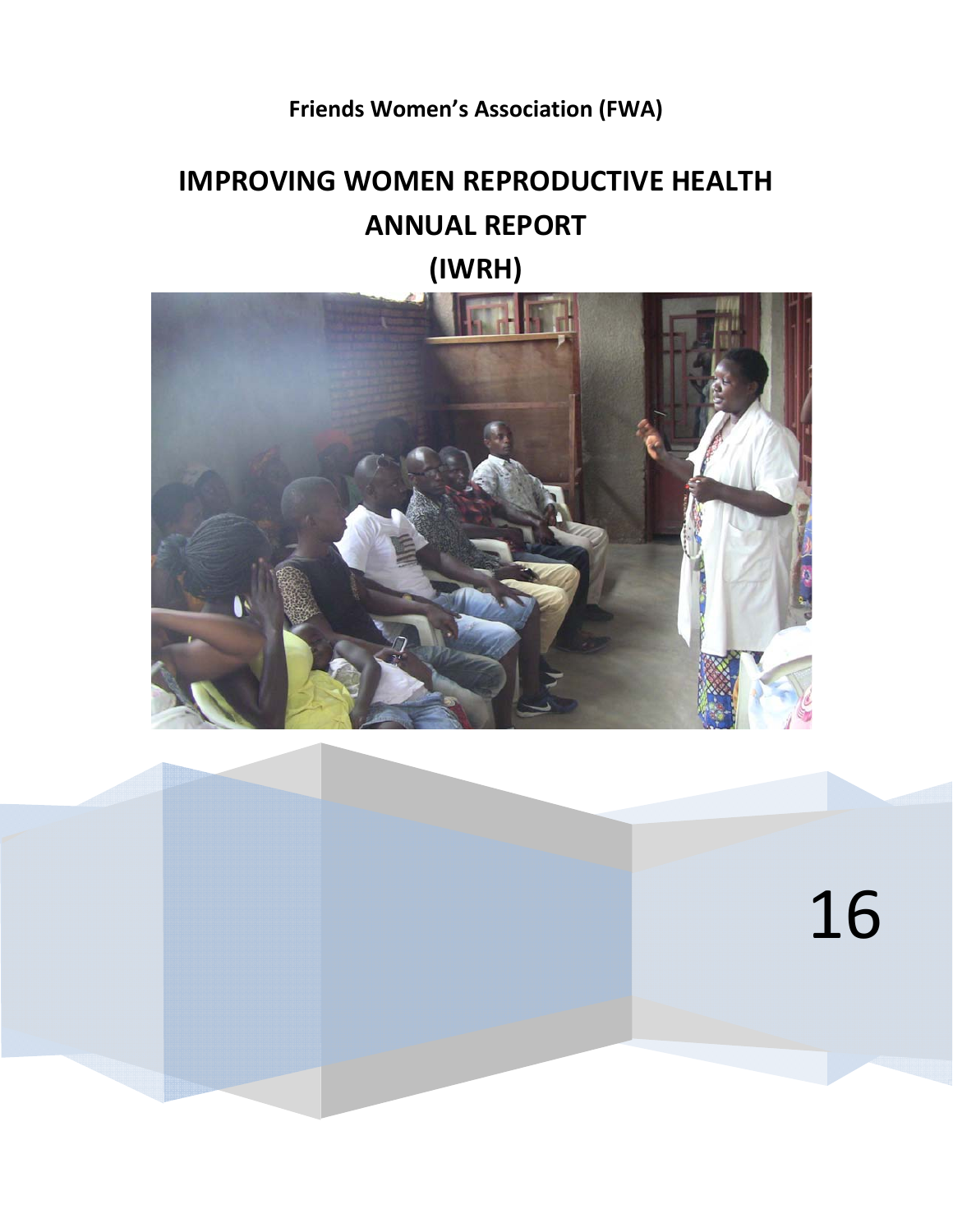# *Introduction*

Burundi is a landlocked country located in East Africa with an area of 27,834 square kilometer. Burundi is estimated at 7.8 million of which 90% live in rural areas. The population density is 266 inhabitants per square kilometer, which ranks Burundi among the most populous country of Africa. The age of 15-49 represent 46.1% of the population, with an average of 1,000 babies born per day. Current growth wills double the population within 25 years.

Even though Medicine is in the process of integrating the family planning methods, the population is far from understanding the system. This is caused by a cultural mindset that sees the child as richness or a blessing. Women give birth without any planning; they think a child is for everyone. Added to this, there are different beliefs related to the methods of regulation which consider these as a sin or cause of fertility. And population continues to multiply.

Adverse effects of high population in Burundi are the cause of increased conflict and murders related to land earth. Some statistics show that more than 80% of treated disputes in court are essentially land.

It was in this context that FWA wanted to contribute in helping the community of Kamenge, Kinama and Cibitoke to change attitudes and behavior towards reproductive health in order to reduce conflicts and make people consistent with economic development. This purpose had to be achieved through workshops and family planning awareness. The project global objective was to contribute to birth regulation through family planning.

## **The activities to be done were:**

- Training 250 people including 200 women and 50 men
- Train 12 health workers in reproductive health and counselling
- Make home visits for counselling and education on family planning
- To purchase some contraceptive drugs

## **1. Train 12 health workers**

This project started with the month of May 2014 with a training of 12 health accompanists. The purpose was capacity building on sexual and reproductive health so that these last can go educate community members on the subject. They were from different communes: Kamenge, Kinama nad Cibitoke.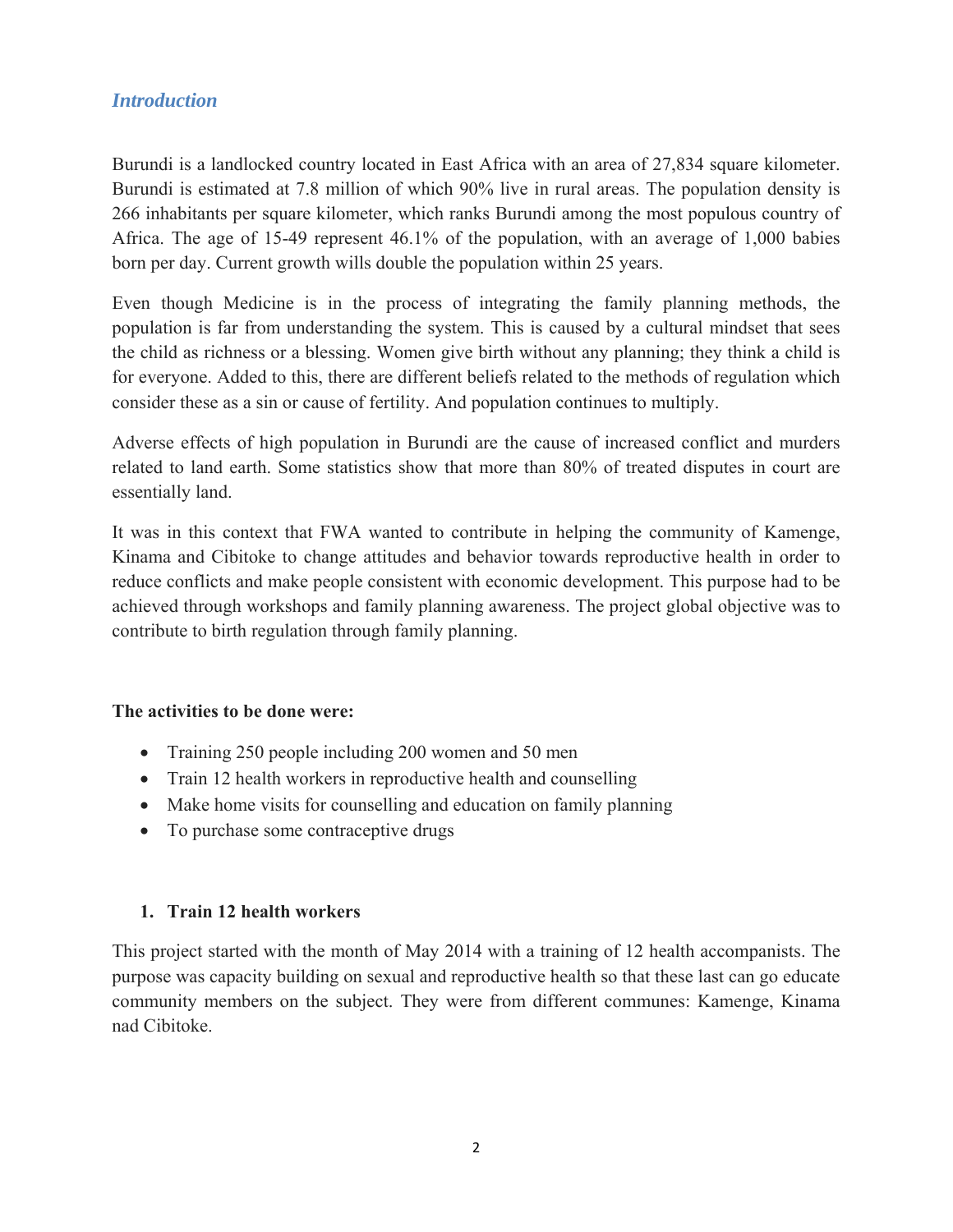

*Seven of the twelve IWRH accompanists with Gisele MISAGO* 

## **2. Family Planning monthly training sessions**

From June 2014 to March 2015 there was one training session on family planning per month. This was the first year of the project. The second year of the project started in the month of September 2015. From that time until August 2016, a total of 300 people, including 180 women and 120 men, were trained on birth control. KAMUGISHA Marie Claire was facilitating the training sessions.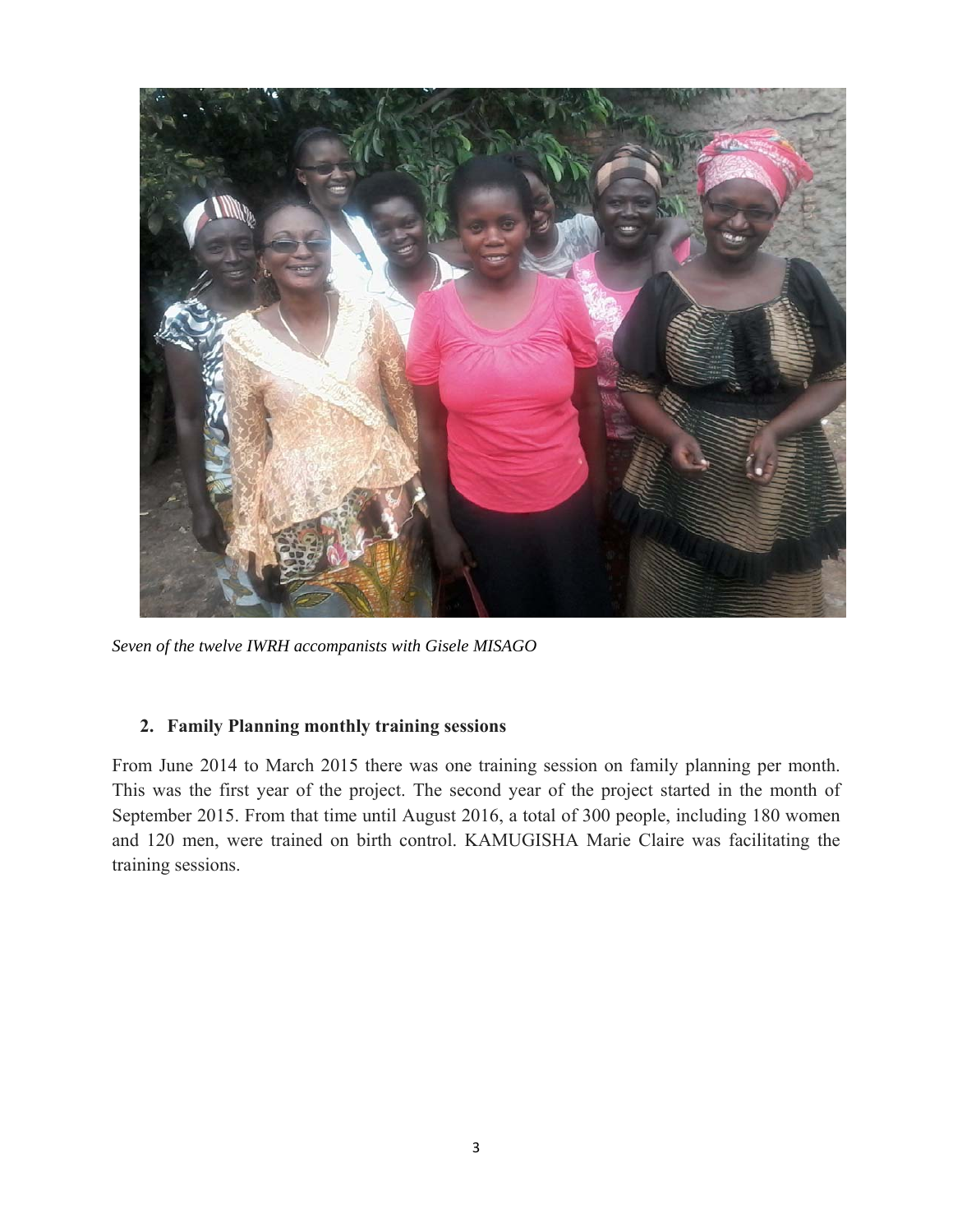

*On April 26<sup>th</sup>, 2016, some of the participants during the training session with M. Claire KAMUGISHA, the facilitator* 



*KAMUGISHA Marie Claire(the facilitator in white) with the participants during the training session in June, 2016*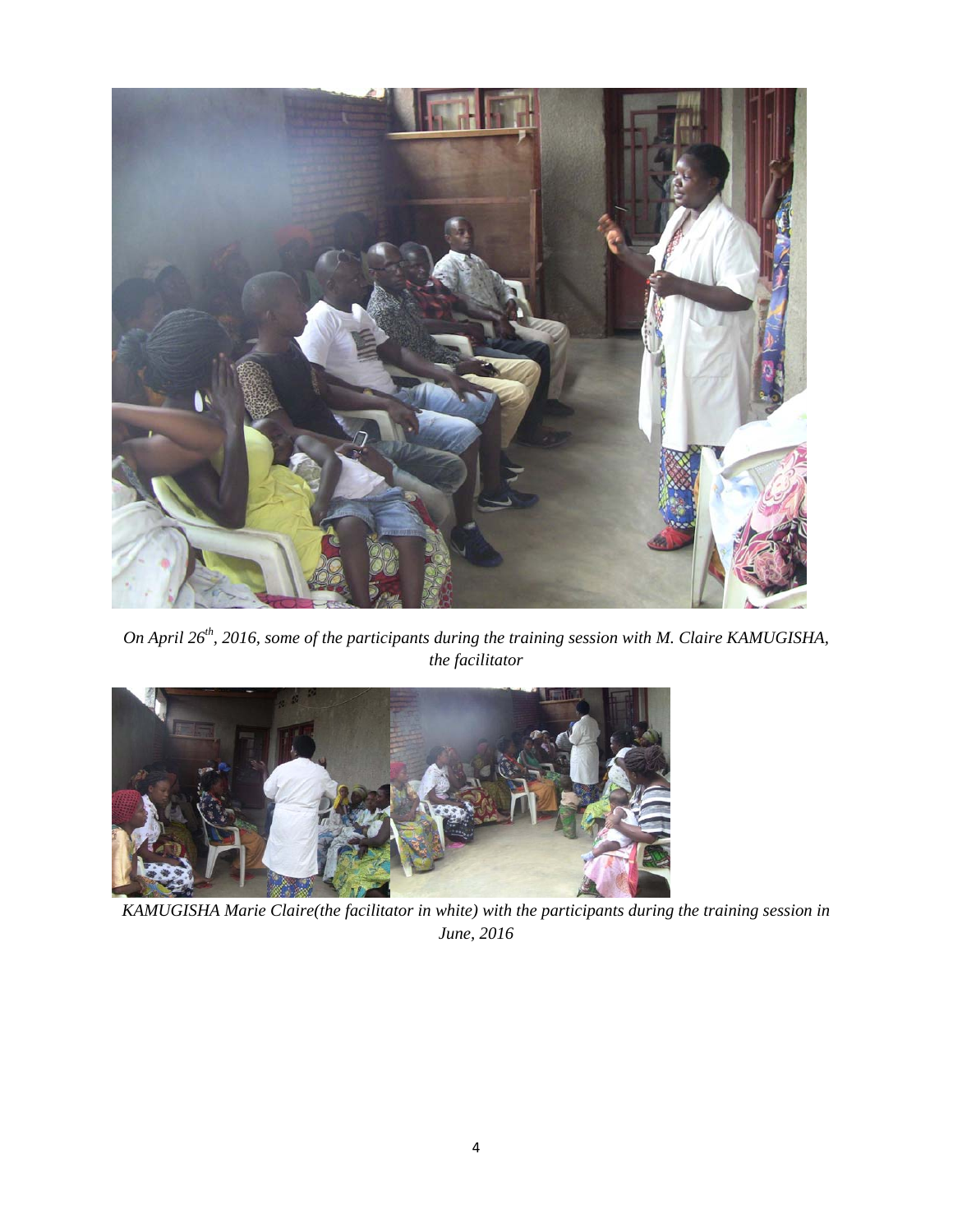

*KAMUGISHA Marie Claire(the facilitator in white) with the participants during the training session. She is explaining how to use the female condom (August 29th, 2016)* 



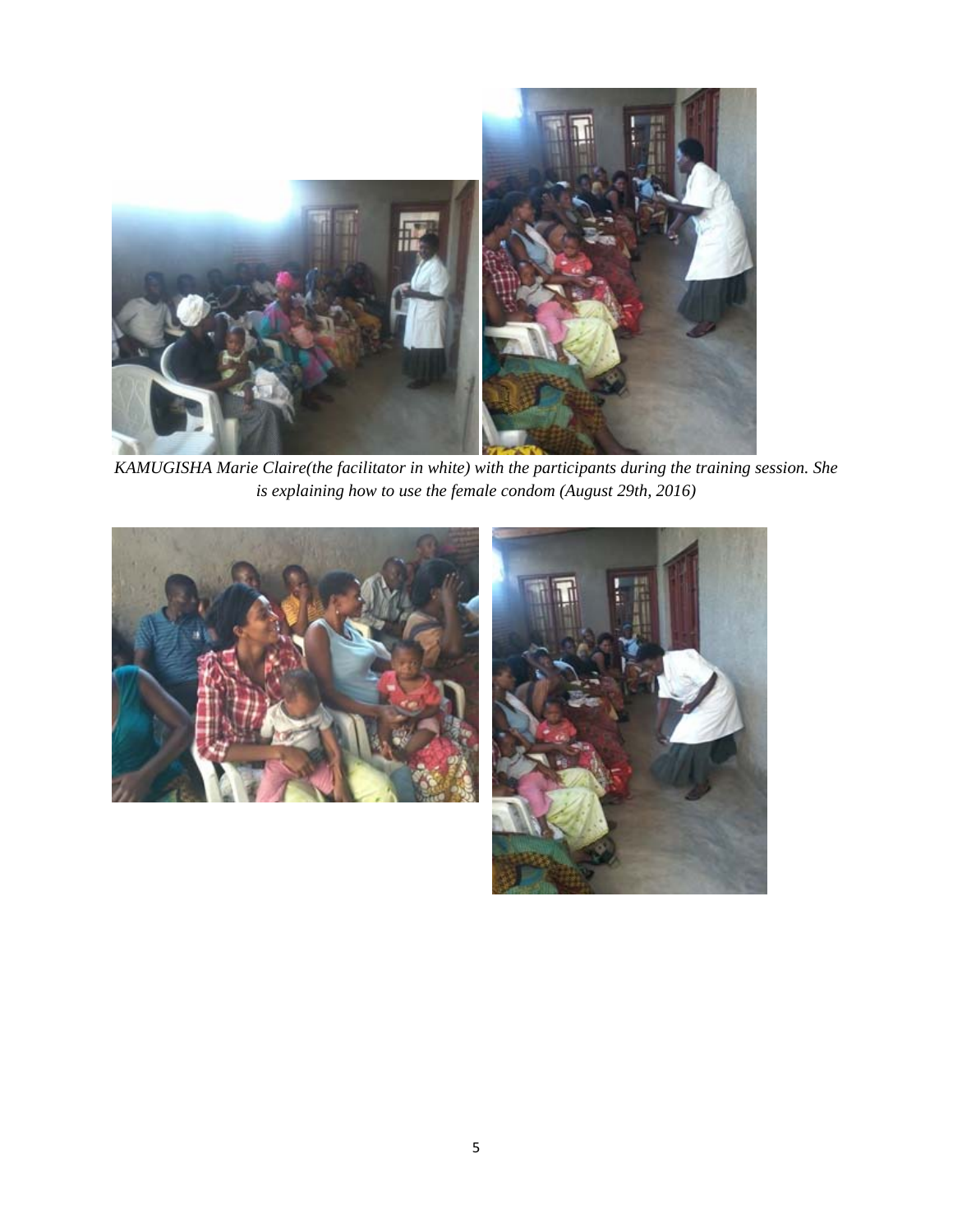# **3. Make home visits for counselling and education on family planning**

In the year 2016, this third activity was done by health 11 accompanists, and they had to bring a written report each month. In total, they sensitized 1195 people out of 1000 expected, thus 119.5%

| <b>Age/Address</b> | <b>Below 18 years</b> |        | $18-25$ years |        | $25-30$ years |        | Above | 30     | <b>Total</b> |
|--------------------|-----------------------|--------|---------------|--------|---------------|--------|-------|--------|--------------|
|                    |                       |        |               |        |               |        | vears |        |              |
|                    | Male                  | Female | Male          | Female | Male          | Female | Male  | Female |              |
| Kamenge            |                       | 9      | 37            | 176    | 33            | 240    | 49    | 223    | 767          |
| Kinama             |                       |        |               | 39     | 16            | 53     | 17    | 59     | 194          |
| Cibitoke           |                       |        | 4             | 27     | 15            | 36     | 14    | 35     | 132          |
| Gatunguru          | 0                     |        |               | 9      | 11            | 42     |       | 32     | 102          |
| <b>TOTAL</b>       | 3                     | 12     | 47            | 251    | 85            | 371    | 87    | 349    | 1195         |

## **4. To Purchase some contraceptive drugs**

During this second year of the project, all the contraceptive drugs were given freely to FWA by the Burundian Public Health Ministry

#### *Results*

This program has two specific objectives:

- 1. Produce mental and behavioral changes in reproductive health
- 2. Increase the use of contraceptive methods in Kamenge, Kinama and Cibitoke communities

Among the results we have testimonies (See objective 1) and an increasing number of people coming for family planning after we started the project (See objective 2).

## **I. Testimonies**

Many women gave their own testimonies, but we just want to share three of them.

My name is **NDAYIZEYE Marie**, *"The use of family planning methods contributed to my own good health and am now working together with my husband to support our family. Actually, I used to be very sick as I was got pregnant almost every year. Too close pregnancies caused me to be sick for a so long time that I could not contribute financially to my family. My husband had to work alone, and was sometimes unhappy with me. Now, I have peace in my home"*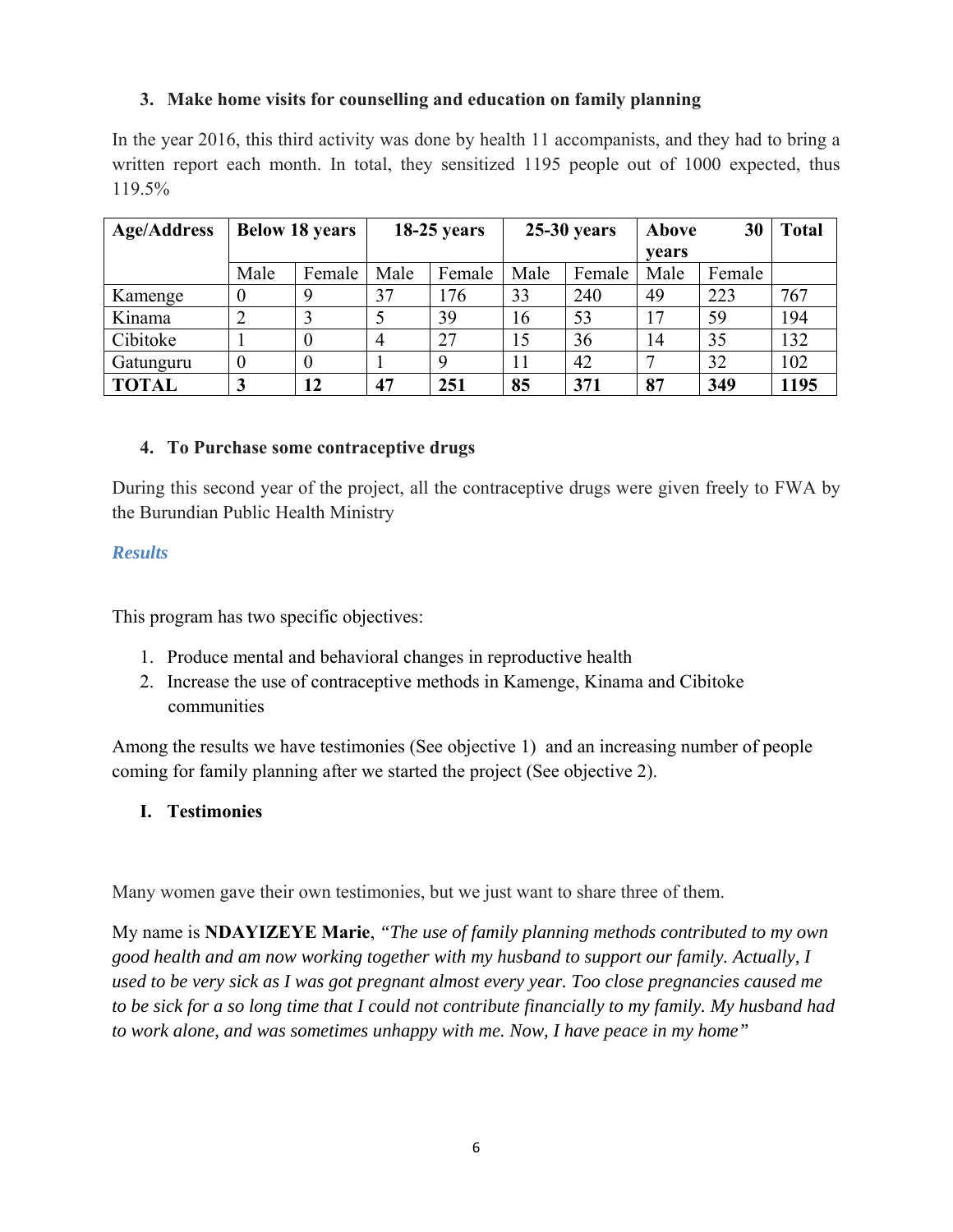My name is **NKESHIMANA Rebecca**, *"I have eight kids. The last time I got pregnant, my oldest children were unhappy with me, my husband too. In fact, it is very difficult for us to afford one meal a day. Today, I'm so thankful to be part of this training. Indeed, I had been taught that birth control is the main cause of sterility or cancer. Today, I am convinced that birth control is for my good health. So, I'm going to adhere to these contraceptive methods."*

# **II. Increasing Number of People Coming for Family planning**

The following two histograms testify that the number of people who attend NTASEKA center for family planning has increased since the time we started the program in May 2014.

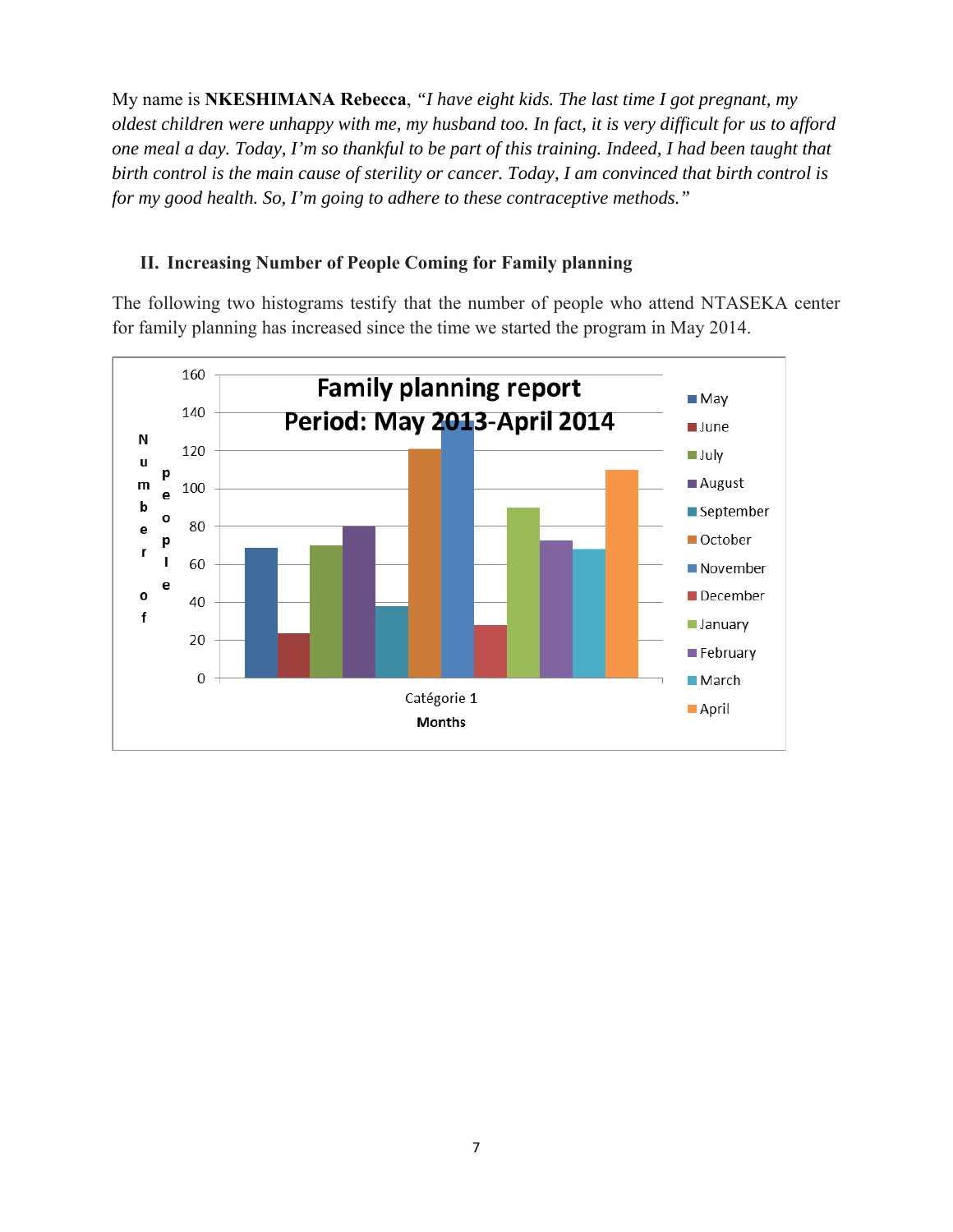

The last two month of this second histogram show that the number of people attending NTASEKA center has decreased. The reason is that so many people had moved away because of rumors and killings related to the 2015 elections in Burundi.

From the histogram below, we have the lowest number of people in June 2016 because there was shortage of contraceptive drugs here in Kamenge